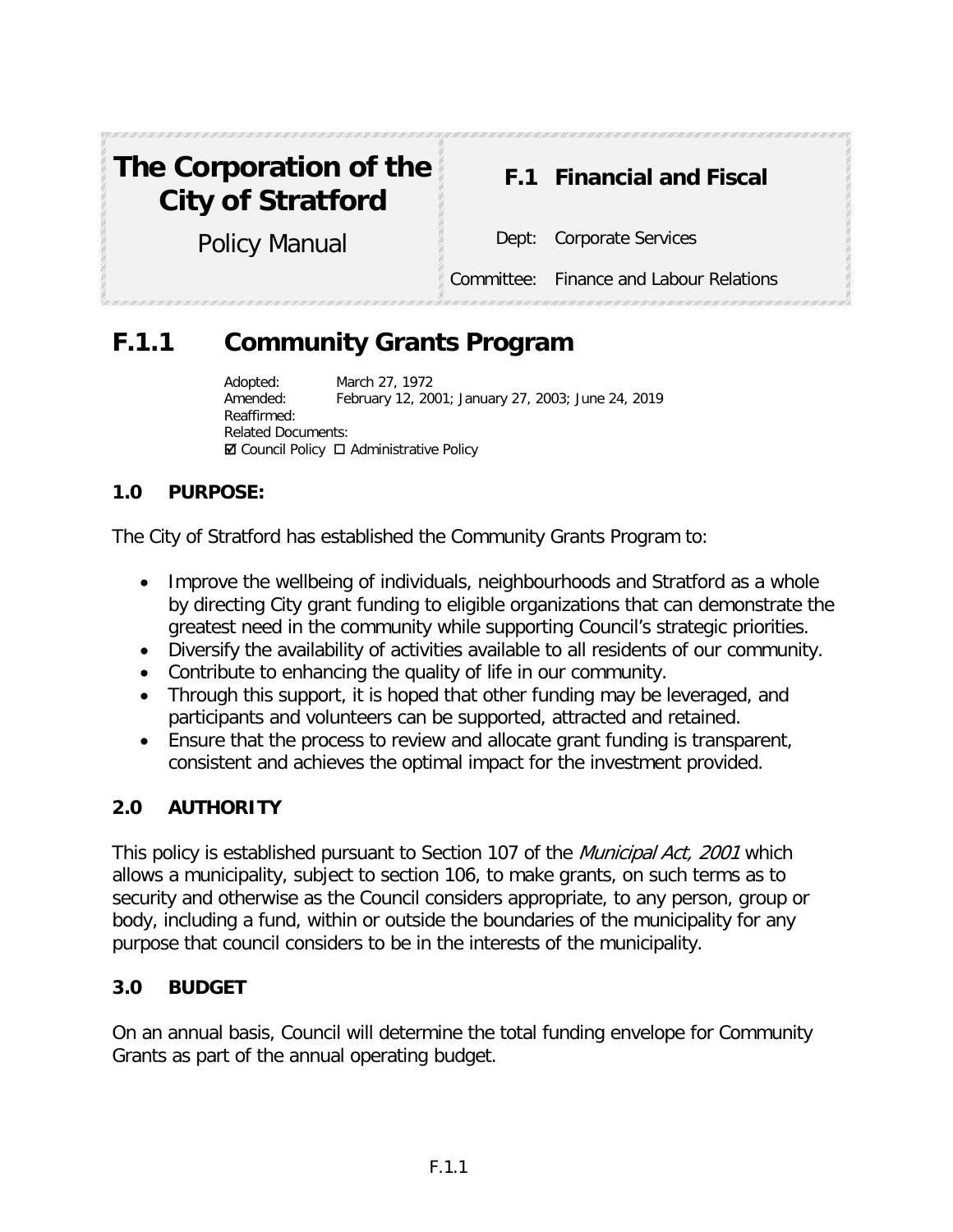As the number of grant requests may exceed funds available and budget priorities may change from year to year, applicants are not guaranteed funding. A grant approved in any year is not considered a commitment by the City of Stratford to continue financial assistance in future years.

Requests for multi-year and ongoing support for operations must typically be submitted by 30<sup>th</sup> August for inclusion in the operating budget of the following year. Council will consider ongoing requests for support on a case-by-case basis as part of budget deliberations.

# **4.0 ACTIVITY ELIGIBILITY FOR FUNDING**

The Community Grants Program will provide grants to financially support eligible community-based organizations for operations, activities, programs, services and capital initiatives.

Applications must align with one or more of the City's strategic priorities.

Both the organization and the investment sought must benefit Stratford citizens, and activities must be open to the public at minimal or no charge.

### **5.0 GROUP ELIGIBILITY FOR FUNDING**

In order to apply to the grant program, applicant organizations and funding requests must meet ALL of the following eligibility requirements:

- The organization must be an incorporated not-for-profit organization. This means that it is incorporated under provincial or federal legislation (with or without charitable status).
- The organization must have a volunteer board of directors (with the exception of ex-officio members).
- The organization must release annual audited financial statements, or where audited financial statements are not available, the applicant must provide financial statements that have been verified as correct by two signing officers from the organization.
- The organization must be in operation for at least one year.
- The organization must be in good standing with the City and, if applicable, its own governing bodies.

#### **6.0 WHAT THE COMMUNITY GRANTS PROGRAM WILL NOT FUND**

Community Grants cannot be used for:

- Travel or accommodation, food, beverage or alcohol.
- Uniforms, personal equipment.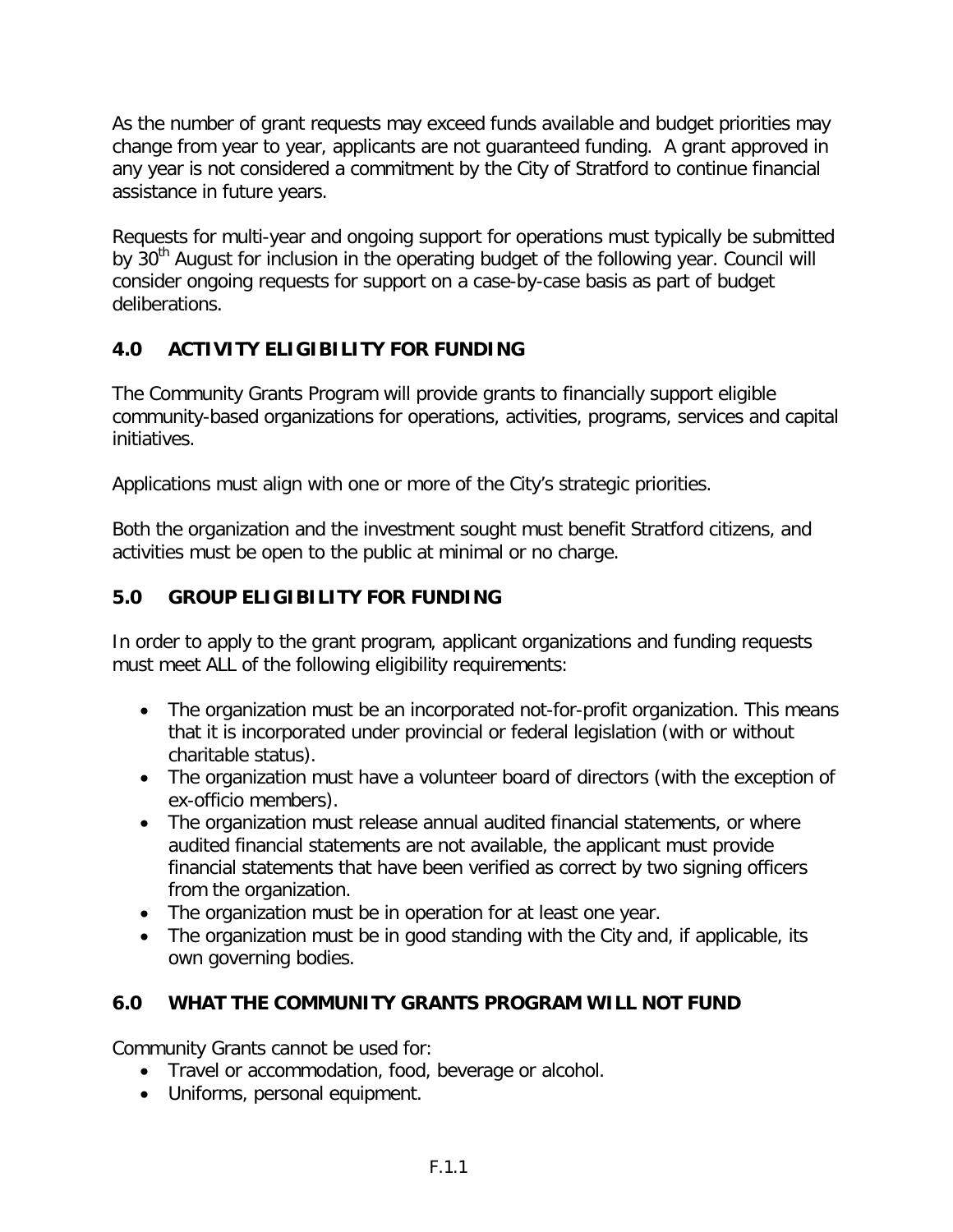- Consultant costs.
- Debt retirement, deficit reduction, depreciation or financing charges.
- Increasing endowment funds.
- Funding activities that serve primarily the membership, or for purposes of religious or political organizations.
- Achieving an operating surplus that can be donated to a separate group or entity.
- Funds granted under this program are not transferable between projects or groups without prior Council consent, and must be used for the specific purposes outlined in Council's original approval.
- Funding requests of more than \$15,000 per organization in any single grant cycle
- Retroactive payments. These are activities or costs incurred before grants are approved.
- 100% of the budget of an activity.

# **7.0 WHO THE COMMUNITY GRANTS PROGRAM WILL NOT FUND**

- Individuals.
- For-profit businesses.
- Political organizations.
- Fundraising activities of Provincial/National organizations.
- Organizations who conduct the majority of their services outside of the City of Stratford.
- Organizations with surplus funds not identified for a specific purpose.
- Organizations whose activities may breach the Ontario Human Rights Code or Charter of Rights.
- Organizations who have failed to provide reports satisfactory to the City, including financial statements, as to the success of the previous year and specifically with respect to the allocation of grant funds, will not be eligible for grant funding until such time as proper documentation is submitted and evaluated.
- Any outstanding payments owing to the City from an organization must be paid in full before a grant application will be accepted.
- An organization can only apply once in a fiscal year for one City grant.

# **8.0 APPLICATION PROCESS**

Information relevant to the grants process including application due dates and guidelines to apply will be advertised in local media and on the City website at [www.stratford.ca.](http://www.stratford.ca/)

The funding call will occur once per year, usually commencing in the month of September. Grants awarded will cover the period January – December of the following year.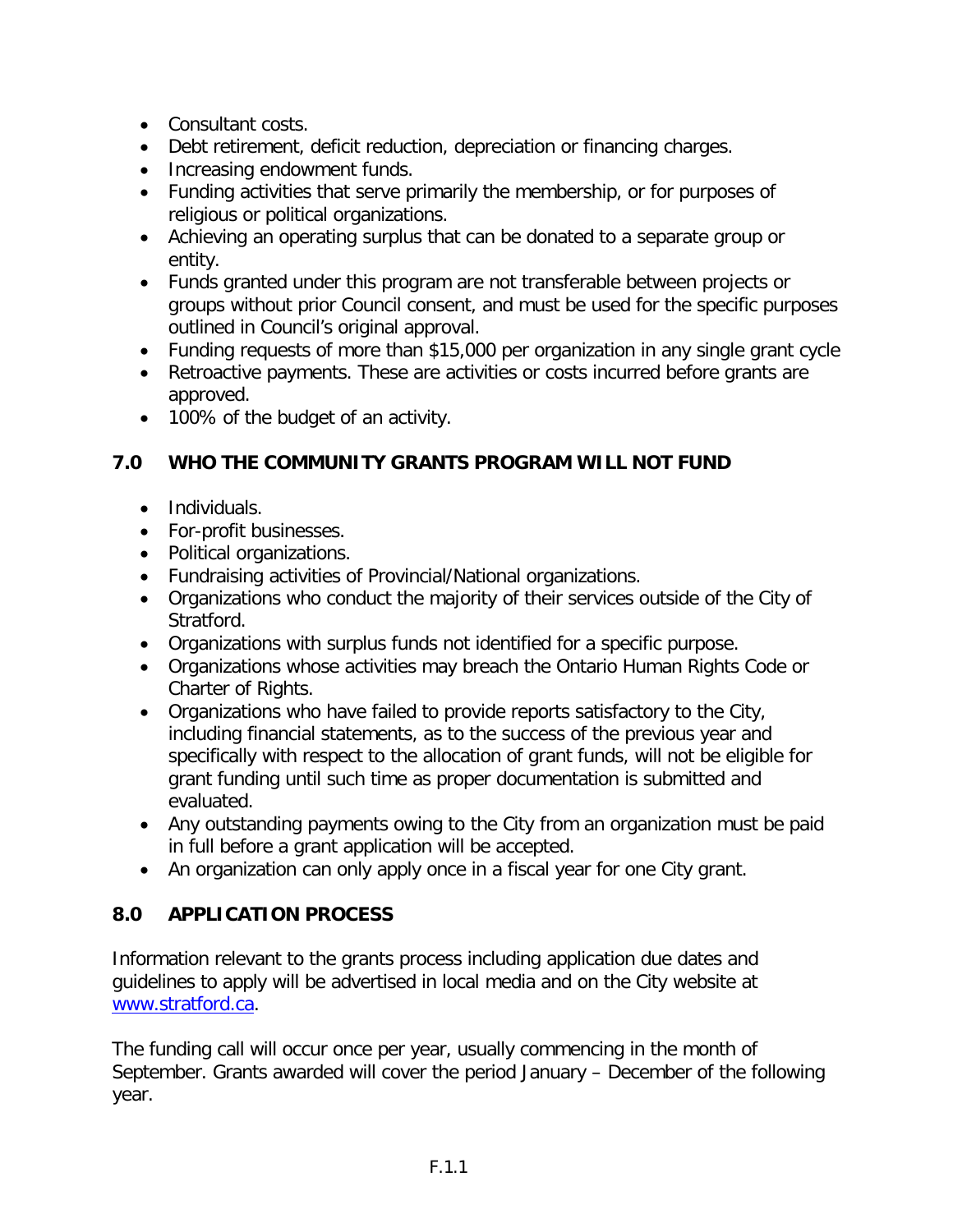All organizations must complete the application form in full which means that each question must be answered and all the requested supporting documentation must be submitted. Incomplete applications may not be considered. The City reserves the right to contact any organization for information which requires clarification.

Applications must be received by the City on or before 4:00pm on the advertised submission deadline. No late applications will be considered. It is the sole responsibility of the applicant to ensure that the City receives completed applications.

Eligible organizations can submit only one (1) application per year.

Funding requests cannot exceed \$15,000 per application.

Requests for in-kind grants such as waiving of City fees or use of Municipal facilities should be accompanied with a dollar value estimate that has been confirmed with the applicable City Department

Applications will be screened for their eligibility by staff and provided to the Community Grants Evaluation Team for review.

The Community Grants Evaluation Team will review each eligible application using the 'application assessment criteria' outlined in this policy.

Following these deliberations, Evaluation Team members will compile a list of approved grant applications and their respective funding allocations.

All applicants will receive notification via mail of Council's decision of whether or not their application was successful.

Following annual Council budget approval, the Finance Department will issue grant payments to the successful applicants.

The Community Grants Program has an appeal process for all applicants through the Finance & Labour Relations Sub-committee.

#### **9.0 EVALUATION OF APPLICATIONS**

The Community Grants Evaluation Team, consisting of three Council representatives and five staff representatives, will meet to review all qualified applications, and make recommendations to Council based on the established criteria in this policy and the financial parameters set within the annual budget.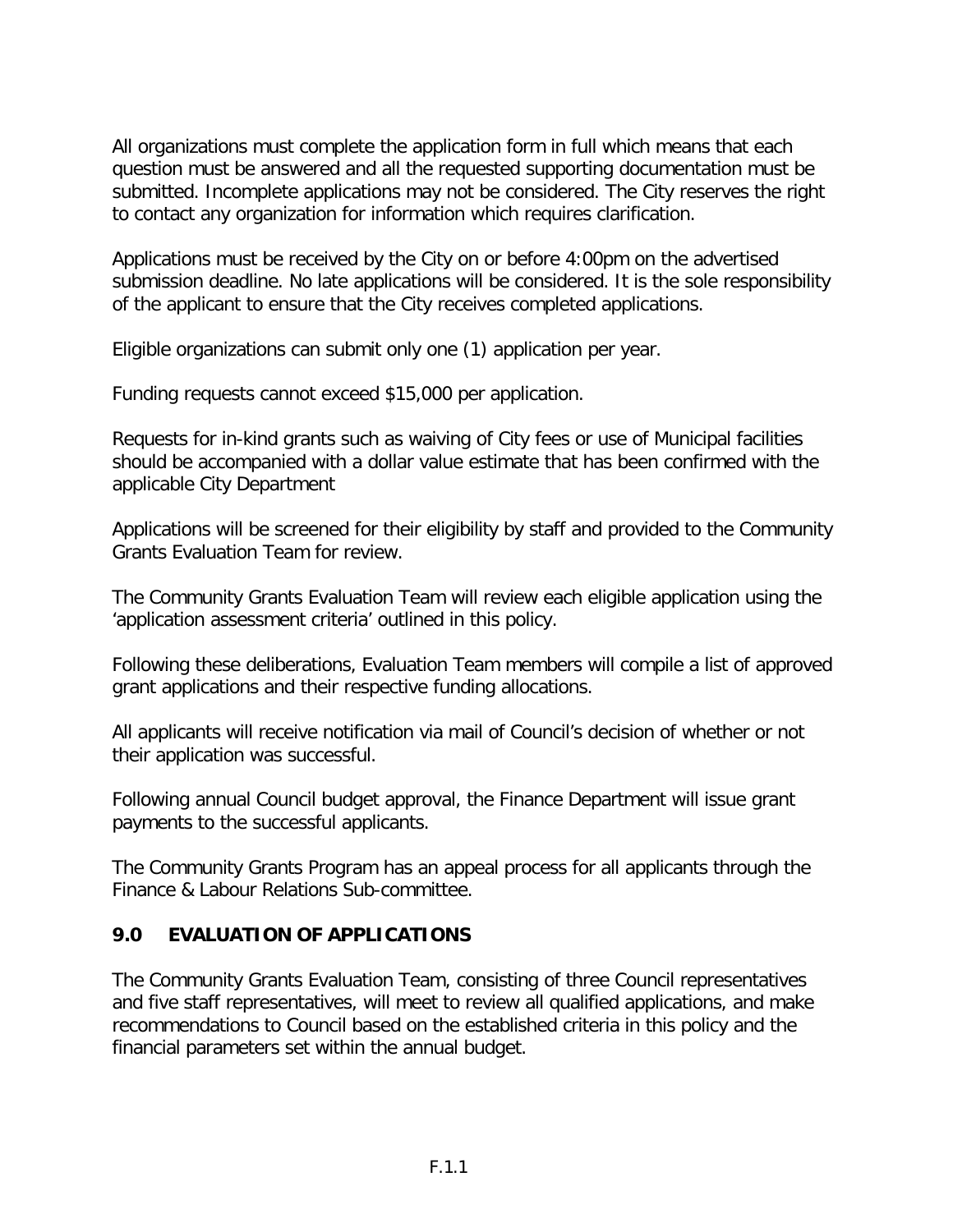The Evaluation Team does not hear delegations. Applications must be clear, concise and complete on their own to facilitate the Evaluation Team's review.

The Evaluation Team will typically report its recommendations to Council through the Finance and Labour Relations Committee.

Eligible applications will be evaluated based on the following criteria:

- How the activity or event will support the City's strategic priorities;
- Contribution to the community and impact to Stratford citizens by strengthening our community and growing our economy;
- Evidence of support from other partners, volunteers and other sources of funding to enable the organization or event to be sustainable;
- Additional financial and non-financial resources being leveraged from other sources;
- Evidence that the organization needs the funding. Organizations that have budgets or financial statements indicating a surplus will be required to provide explanations of the surplus and how the organization intends to use it. The level of organizational reserves may be considered;
- Sound organizational track record. This considers if the organization has the ability, skills and capacity to undertake the work;
- That the activities do not unnecessarily duplicate successful efforts that already exist in the community;
- Sustainability of the organization and activity as applicable; and
- The amount of funding requested by applicants and the funding available in the program.

#### **10.0 FINAL REPORTING:**

A summary of grants awarded will be published at least annually by the City.

Successful applicants who receive funding from the program must report on how the funding was spent and the impact the funding achieved.

**Reports must be submitted to the City by November 30th** of the same year for which the grant is awarded. For example, if a grant is awarded in January 2020, the grant recipient must provide a completed report by November 30, 2020.

If the grant recipient fails to fully complete and submit the report to the City within the stated time, that organization will not be eligible for future grant funding until such a time that the City is satisfied that the report has been submitted in full.

Reports will be forwarded to City Council for its review, typically through the Finance & Labour Relations Committee.